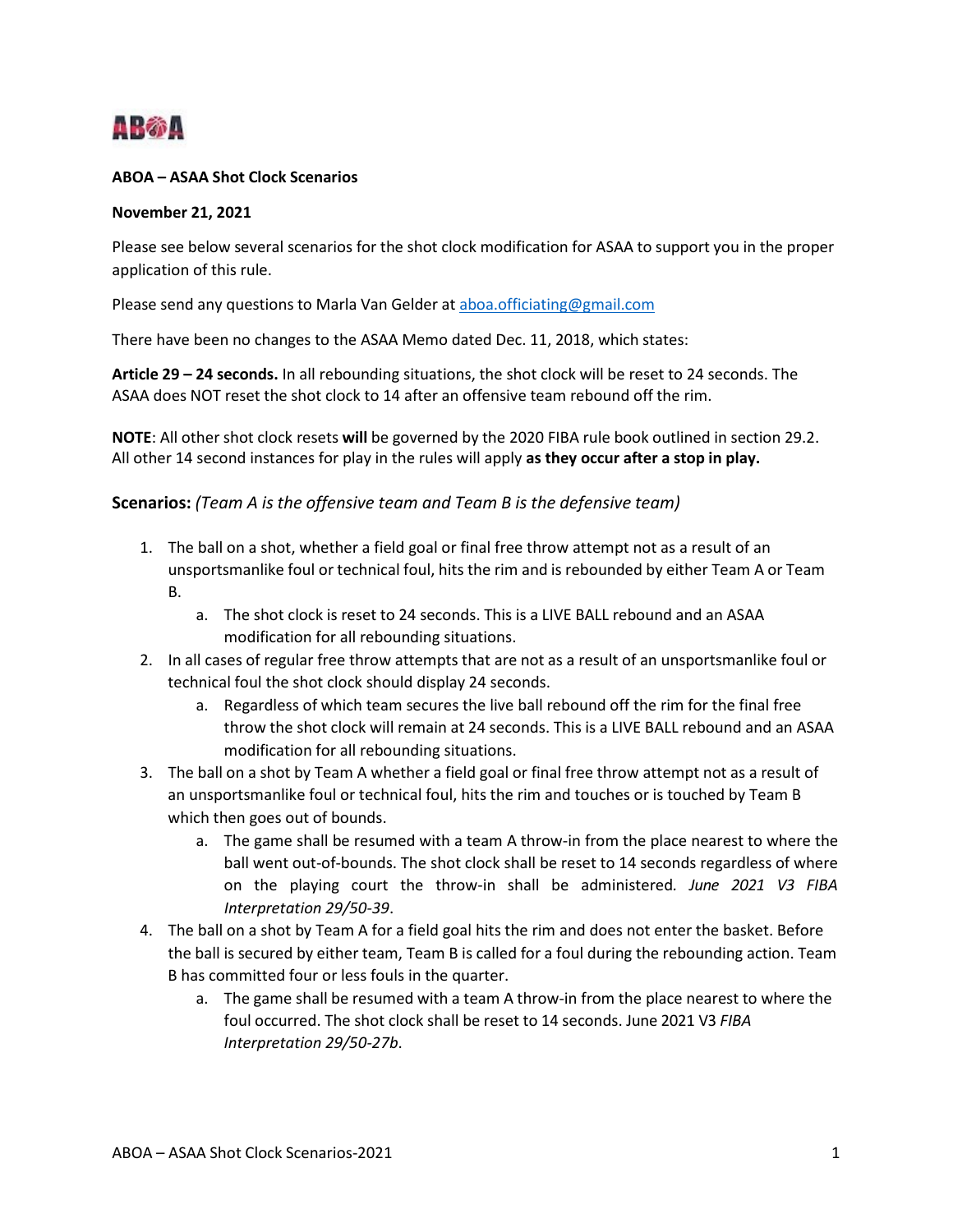- 5. While the ball is in the air on a field goal attempt by A1, B2 commits a foul on A2. The ball on A1's shot attempt enters the basket. Team B has committed four or less fouls in the quarter.
	- a. A1's goal counts. The game shall be resumed with a team A throw-in from the place nearest to where the foul occurred. The shot clock shall be reset to 14 seconds. June 2021 V3 *FIBA Interpretation 29/50‐28a and 29/50‐43*.
- 6. While the ball is in the air on a field goal attempt by A1, B2 commits a foul on A2. The ball on A1's shot attempt hits the rim but does not enter the basket. Team B has committed four or less fouls in the quarter.
	- a. The game shall be resumed with a team A throw-in from the place nearest to where the foul occurred. The shot clock shall be reset to 14 seconds. June 2021 V3 *FIBA Interpretation 29/50‐28b and 29/50‐42*.
- 7. With 14 or more seconds on the shot clock, while the ball is in the air on a field goal attempt by A1, B2 commits a foul on A2. The ball on A1's shot attempt misses the rim. Team B has committed four or less fouls in the quarter.
	- a. The game shall be resumed with a team A throw-in from the place nearest to where the foul occurred. The shot clock shall be reset to 14 seconds. June 2021 V3 *FIBA Interpretation 29/50‐ 28c*.
- 8. On a shot for a field goal by A1, the ball lodges between the ring and the backboard. Team A is entitled to a throw-in under the alternating possession procedure.
	- a. After the throw-in from the endline, team A shall have 14 seconds on the shot clock. *June 2021 V3 FIBA Interpretation 12‐16, 29/50-35, and 29/50-45*.
- 9. The ball on a shot, whether a field goal or final free throw attempt not as a result of an unsportsmanlike foul or technical foul, hits the rim and is immediately held by A1 and B1. A jump ball is called. The alternating possession arrow favours Team A.
	- a. The shot clock is reset to 14 seconds. June 2021 V3 *FIBA Interpretation 29/50‐44*.
- 10. The ball on a shot for a field goal misses the rim and is immediately held by A1 and B1 in Team A's front court. A jump ball is called. The alternating possession arrow favours Team A.
	- a. **The shot clock shall not be reset,** and Team A shall have only the time remaining on the shot clock. *FIBA Rules 29.2.2 and June 2021 V3 FIBA Interpretation 29/50‐10*.
- 11. If the game is stopped by an official for a foul or violation (not for the ball having gone out-ofbounds) committed by the team not in control of the ball and the possession of the ball is awarded to the same team that previously had control of the ball in the frontcourt (no free throws awarded), the shot clock shall be reset as follows:
	- a. If 14 seconds or more are displayed on the shot clock at the time when the game was stopped, **the shot clock shall not be reset**, but shall continue from the time it was stopped.
	- b. If 13 seconds or less are displayed on the shot clock at the time when the game was stopped, **the shot clock shall be reset to 14 seconds**. June 2021 V3 *FIBA Interpretation 29/50‐12*.

## **NOTE: There is no change to this rule from prior years.**

12. If a technical foul is called on the offensive team, the offensive team shall have whatever time was on the shot clock regardless of whether the throw-in shall be administered from its backcourt or from its frontcourt. June 2021 V3 *FIBA Interpretation 17-44*.